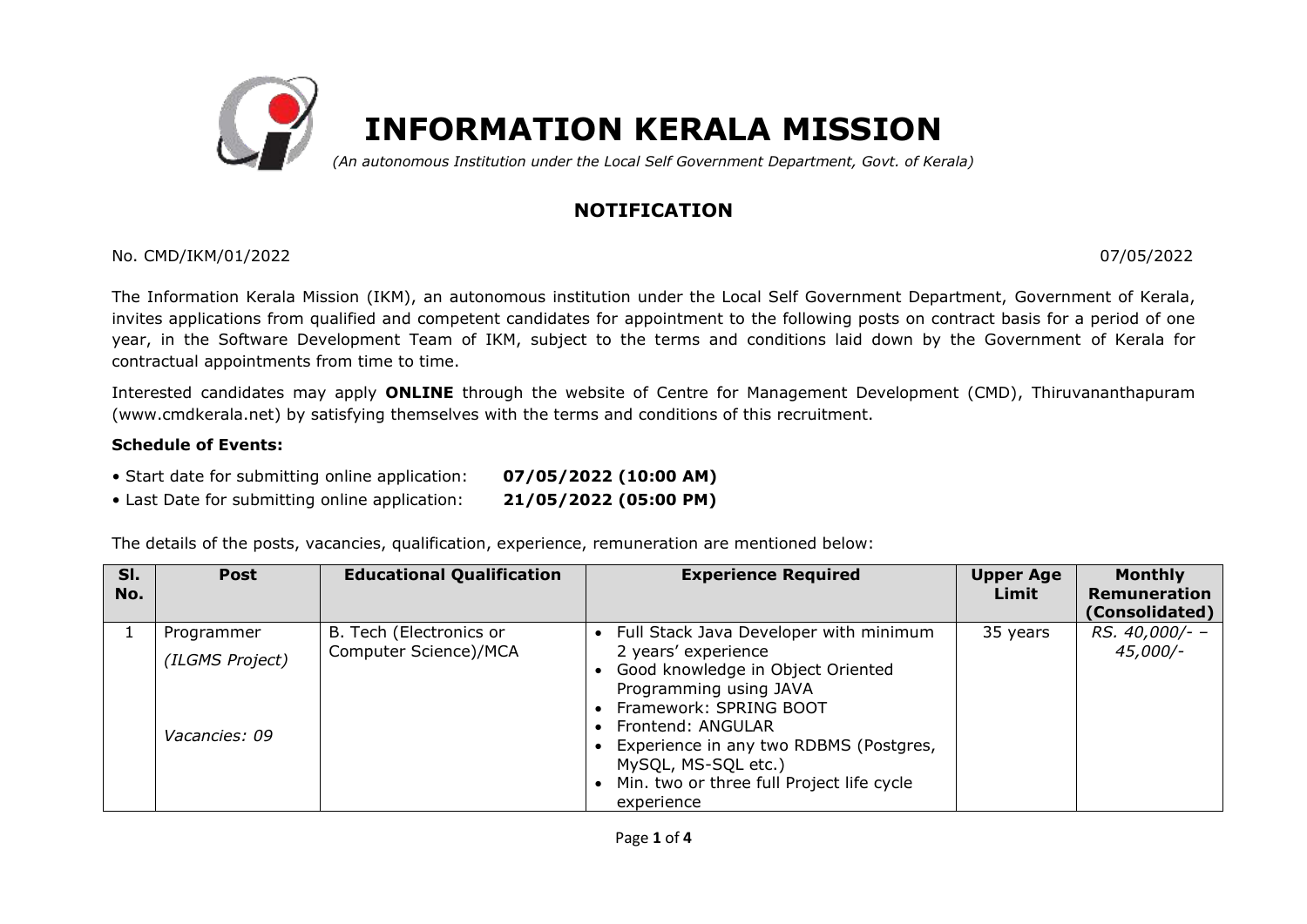| SI.<br>No.     | <b>Post</b>                                | <b>Educational Qualification</b>                 | <b>Experience Required</b>                                                                                                                                                                                                                                                                                                                                       | <b>Upper Age</b><br>Limit | <b>Monthly</b><br><b>Remuneration</b><br>(Consolidated) |
|----------------|--------------------------------------------|--------------------------------------------------|------------------------------------------------------------------------------------------------------------------------------------------------------------------------------------------------------------------------------------------------------------------------------------------------------------------------------------------------------------------|---------------------------|---------------------------------------------------------|
| 2              | Mobile app<br>Developer<br>(ILGMS Project) | B. Tech (Electronics or<br>Computer Science)/MCA | 2-year valid Experience in Mobile<br>Application Development (Android,<br>Flutter or ionic)                                                                                                                                                                                                                                                                      | 35 years                  | Rs. 35,000/- -<br>45,000/-                              |
|                |                                            |                                                  | <b>OR</b>                                                                                                                                                                                                                                                                                                                                                        |                           |                                                         |
|                | Vacancies: 01                              | Diploma in Computer Science                      | 5-year valid Experience in Mobile<br>$\bullet$<br>Application Development (Android,<br>Flutter or ionic)                                                                                                                                                                                                                                                         |                           |                                                         |
| 3              | Programmer<br>Vacancies: 02                | B. Tech (Electronics or<br>Computer Science)/MCA | Must have 2 years' experience in<br>designing, developing and maintaining IT<br>application using multiple technologies.<br>Should have at least 1 year experience in<br>PHP, Different PHP frameworks, Postgres,<br>Angular JS, MVC<br>Good communication and interpersonal<br>skills<br>Must be familiar with project lifecycle<br>documentation               | 35 years                  | RS. 40,000/- -<br>45,000/-                              |
| $\overline{4}$ | Senior<br>Programmer<br>Vacancies: 01      | B. Tech (Electronics or<br>Computer Science)/MCA | Must have 5 to 7 years of experience in<br>designing, developing and maintaining IT<br>application using multiple technologies<br>Should have at least 4 years' experience<br>in PHP, Different PHP framework,<br>Postgres, Angular JS, MVC, SOA.<br>Good communication and interpersonal<br>skills<br>Must be familiar with project life cycle<br>documentation | 35 years                  | Rs. 60,000/-<br>65,000                                  |
| 5              | Junior Developer<br>Vacancies: 02          | B. Tech (Electronics or<br>Computer Science)/MCA | Must have 3 to 5 years of experience in<br>designing, developing and maintaining IT<br>application development, maintenance<br>and support areas using multiple<br>technologies.<br>Should have atleast 2 years' experience<br>in PHP, Different PHP frameworks,                                                                                                 | 35 years                  | Rs. 40,000/-<br>45,000/-                                |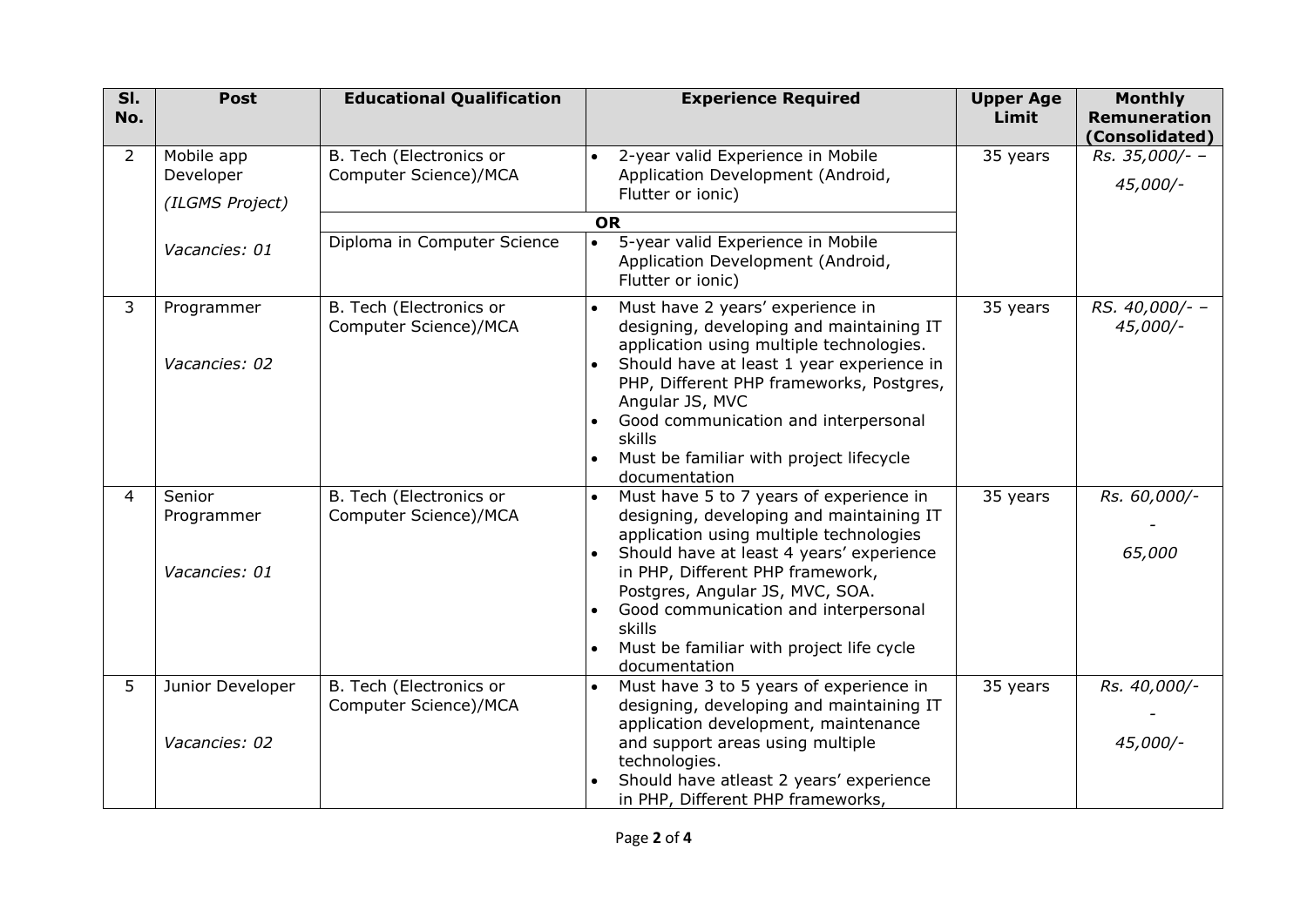| SI.<br>No. | <b>Post</b> | <b>Educational Qualification</b> | <b>Experience Required</b>                                                                                                                                                                             | <b>Upper Age</b><br>Limit | <b>Monthly</b><br>Remuneration<br>(Consolidated) |
|------------|-------------|----------------------------------|--------------------------------------------------------------------------------------------------------------------------------------------------------------------------------------------------------|---------------------------|--------------------------------------------------|
|            |             |                                  | Postgres, Angular JS, MVC<br><b>Desirable:</b> GIS application development<br>experience<br>Good communication and interpersonal<br>skills<br>Must be familiar with project lifecycle<br>documentation |                           |                                                  |

*Note: Appointment shall be only on a temporary basis for a period of one year which may or may not be extended.*

#### **Cut-off dates for eligibility**

The cut-off date for the purpose of eligibility on age criteria shall be 01/03/2022.

The cut-off date for Post Qualification experience shall be 01/03/2022.

#### **Selection Process**

The selection process may comprise of Written Examination/Group Discussion/Proficiency Test and/or Personal Interview. IKM reserves the absolute right to decide as to whether to use any/a combination of these modes for selection to the notified posts.

#### **Instructions for Scanning of Photograph & Signature**

- Scan the latest photograph of the candidate and upload the same in the space provided in the online application [scanned image shall be less than 200KB and in \*.JPG format only]
- Candidate shall make his/her signature on a white paper, scan the same and upload it in the space provided in the online application [scanned image shall be less than 50KB and in \*.JPG format only]
- The candidate has to scan his full signature, since the signature is proof of identity, it must be genuine and in full: initials are not sufficient. Signature in CAPITAL LETTERS is not permitted. The signature must be signed only by the candidate and may not by any other person.